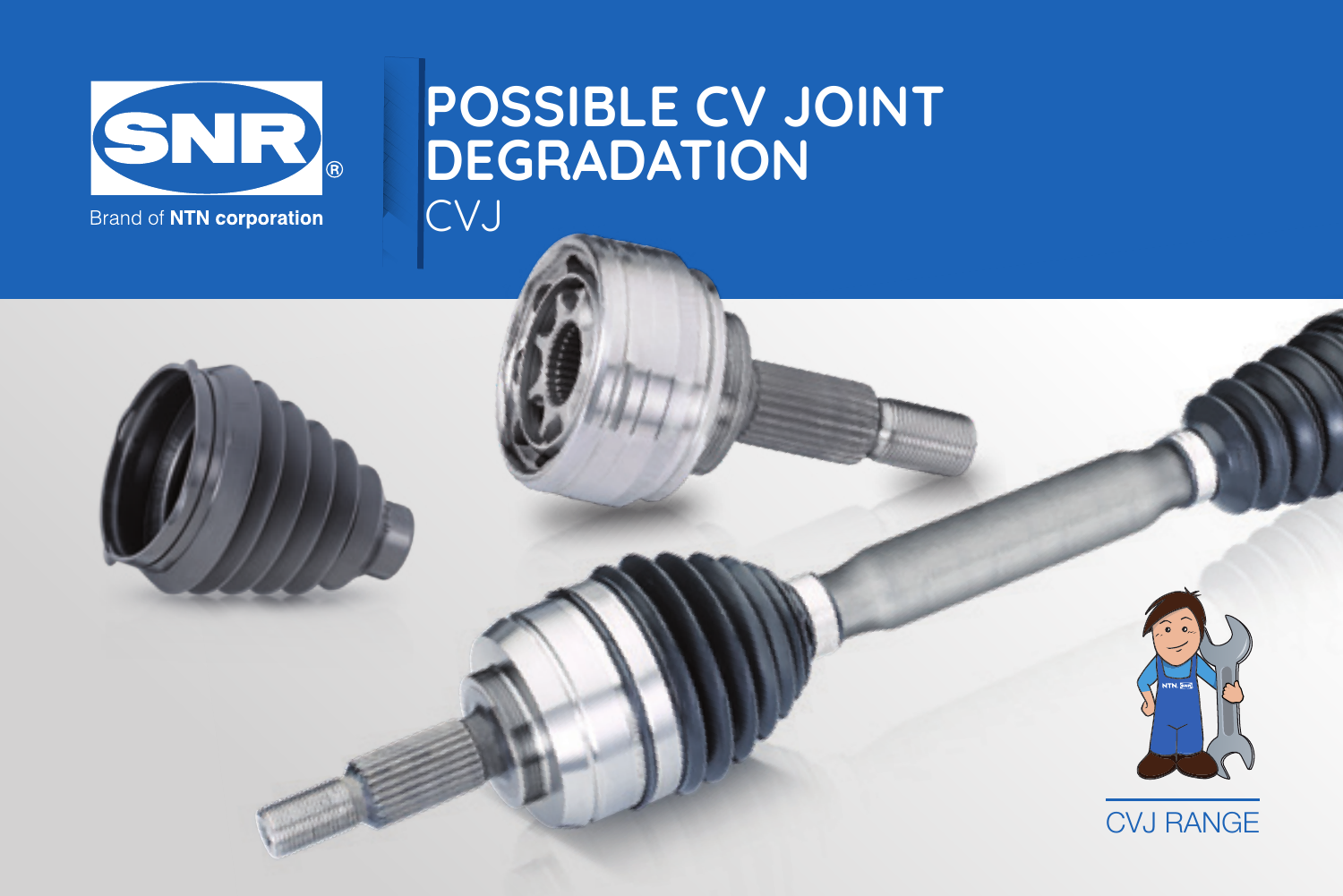| <b>1 Boot failure</b> 4          |
|----------------------------------|
|                                  |
| <b>3 Static/fatigue failure8</b> |
| 4 Internal component failure10   |



# GENERAL RECOMMENDATIONS

CV joints fail for many reasons. NTN has analyzed them and gives you technical advice to resolve them. NTN provides you with complete CV joint kits to make your work easier. Our kits include everything you need for a correct repair (replacement parts, hardware, collar and grease). We recommend that you always use these specific SNR components for an optimal repair.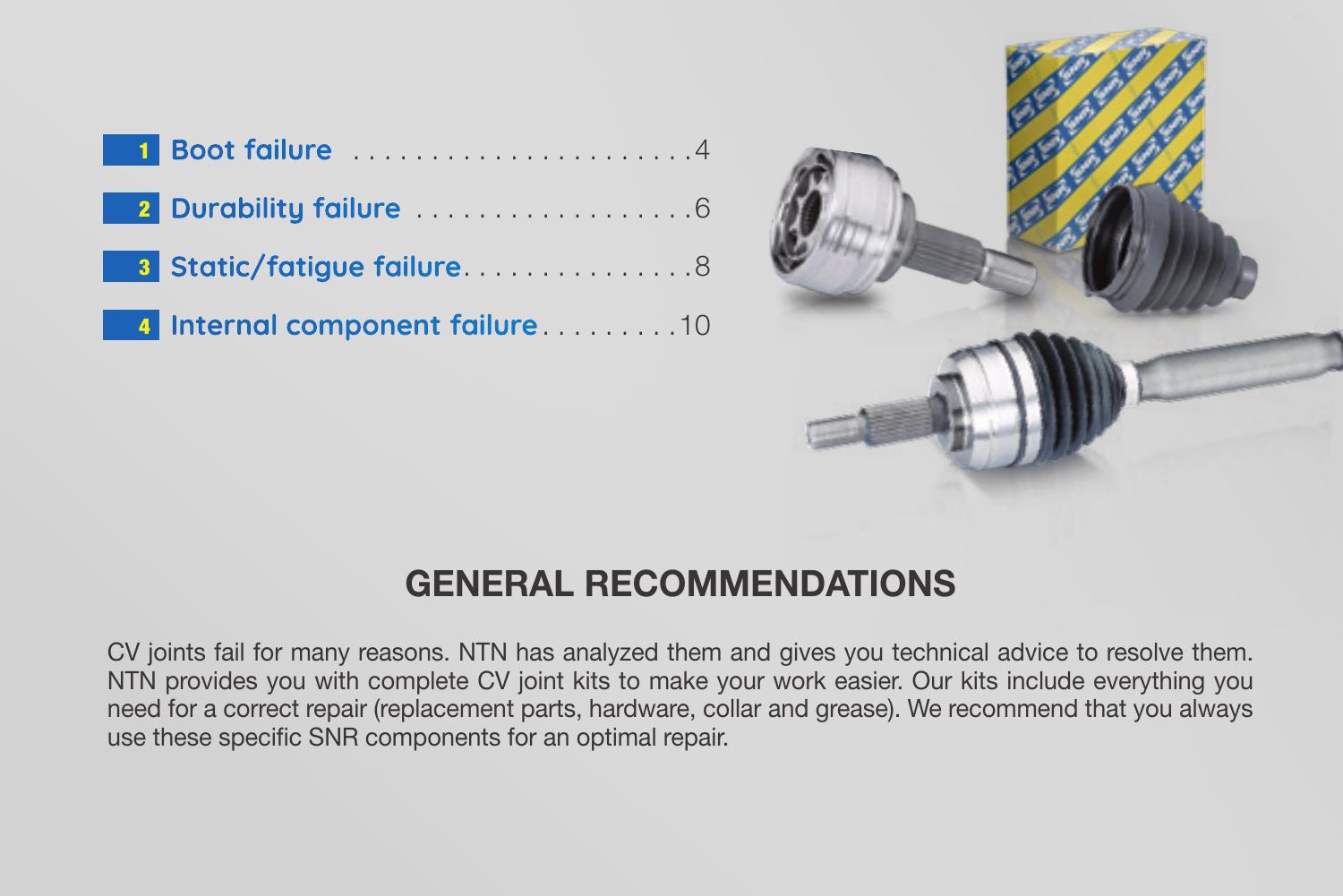Find our **cy joint** removal and installation tutorials on **DD YouTube**:



Wheel side joint: Removal and installation on the driveshaft



Driveshaft: Removal and installation on the vehicle

Removal of the differential side boot and installation on the driveshaft



Removal of the wheel side boot and installation on the driveshaft



### FOLLOW OUR NEWS

**Thanks to our TechScaN'R app,** find all our technical data that you may need about our products. Download the app to your smartphone!







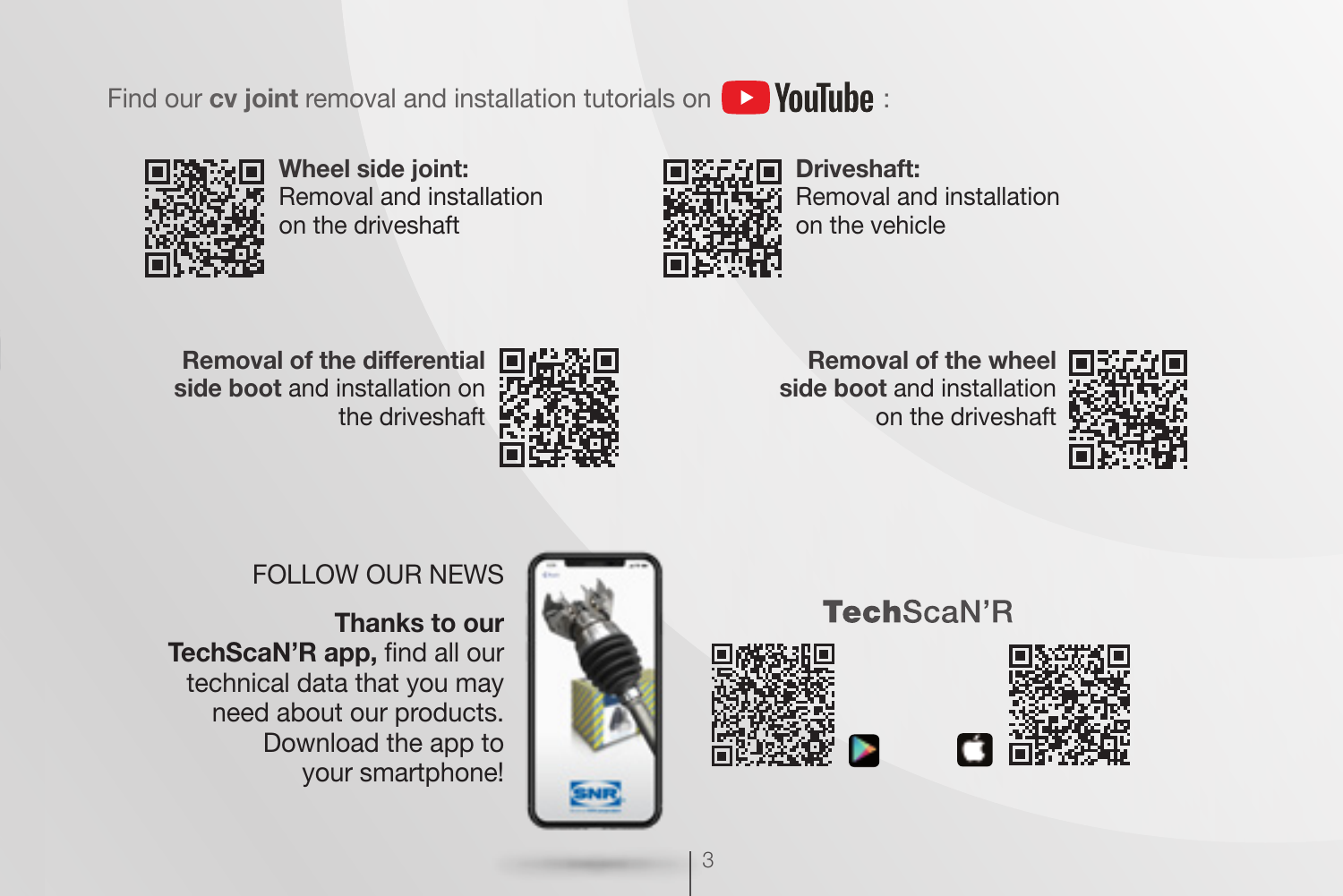### **1 BOOT FAILURE**

#### **DRIVING IMPRESSIONS**

- Noise rubbing of convolutions
- Grease leakage to the ground

### **PRODUCT FAILURE**

- Degradation of the boot
- Tearing/cutting of the boot
- Abrasion of the boot
- Inversion of the shape of the boot
- Damage of the clamping collar
- Collar rotation

### **CAUSES**

- Exterior attacks on the boot
- Internal attack if the product degrades rupture of one of the components inside (race, balls, loss of material due to friction)
- Friction / abrasion with large steering input
- Extreme conditions of use / outside of manufacturer's specifications (extreme deviation, speed or temperatures)
- Damage to the collar of the boot / improper tightening of the collar

#### **PRODUCT IMPACT**

- Loss of primary functions of the boot
	- $\rightarrow$  Maintain grease inside the joint for its proper operation
	- $\rightarrow$  Protect the joint from the exterior environment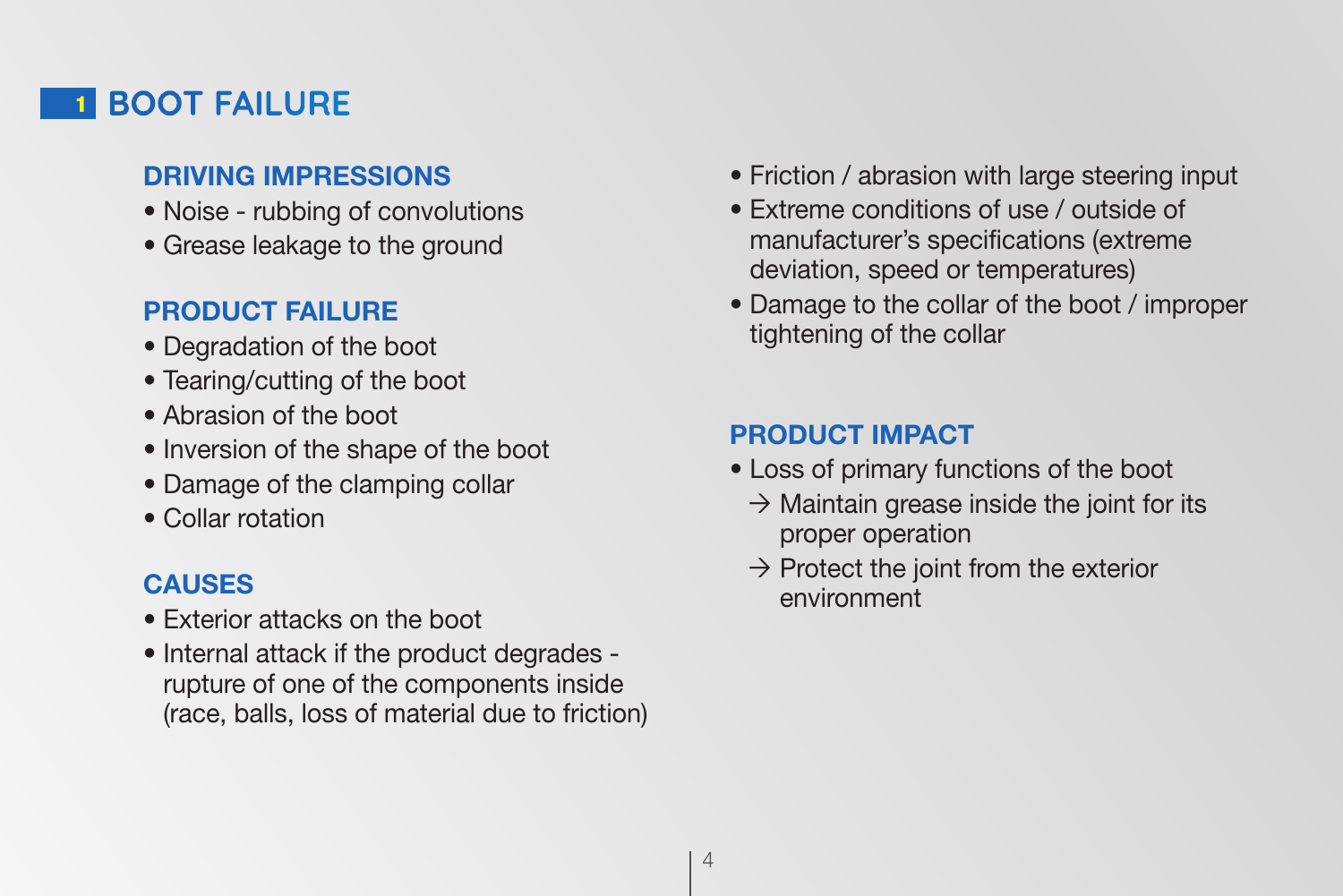

### RECOMMENDATIONS

- Replacement of the boot in case of external or internal degradation and filling with grease
- Replacement of the collar and filling with grease
- Check the tightening torque specifications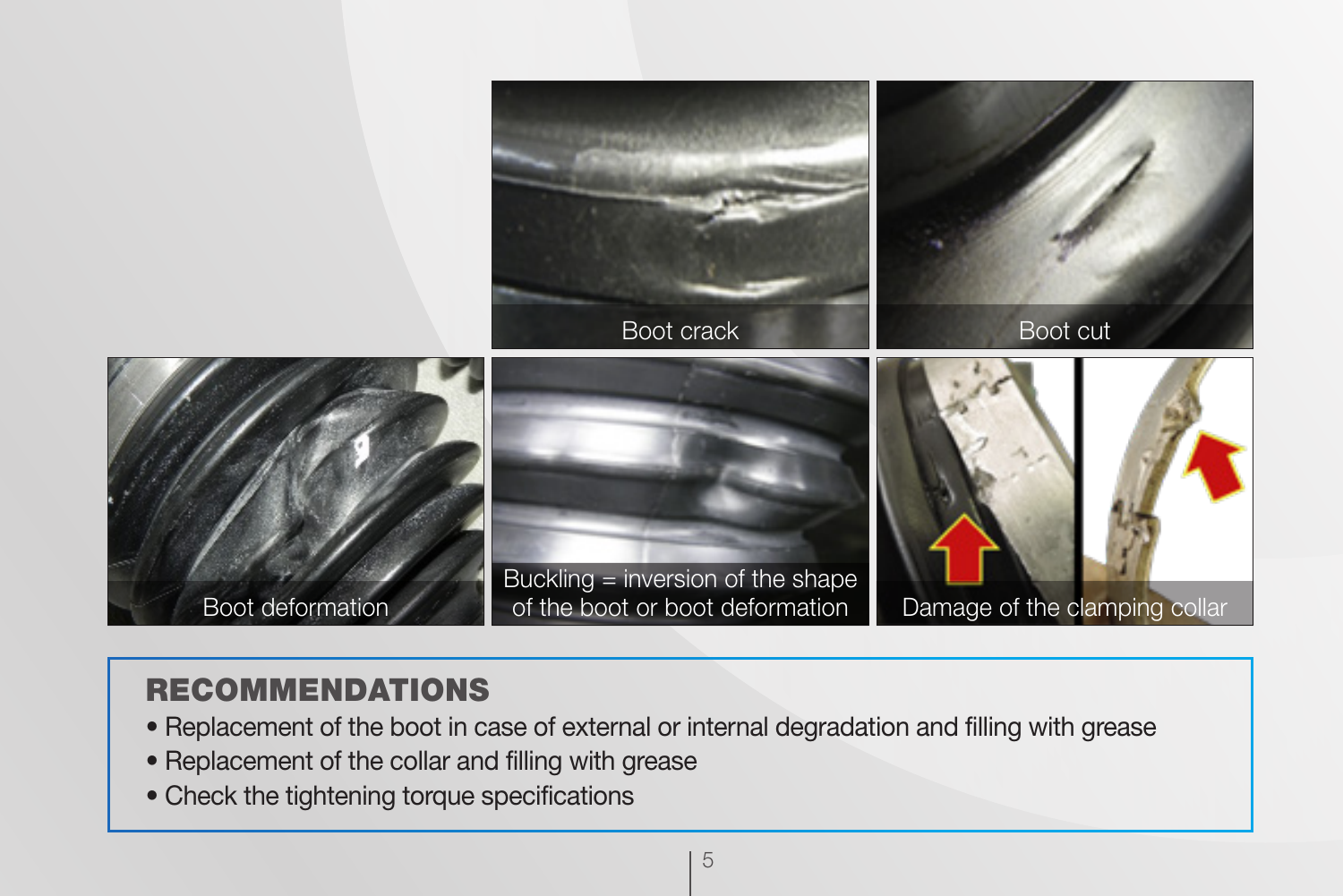## 2 DURABILITY FAILURE

#### **DRIVING IMPRESSIONS**

- Noise
- Steering wheel vibrations
- Floor and/or dashboard vibrations

### **PRODUCT FAILURE**

- Degradation of cup and cup stem
- Degradation of driveshaft

### **PRODUCT IMPACT**

- Degradation of contact surfaces resulting in noise and vibrations
- Degradation of hardened surfaces spalling, seizing, loss of material
- Fracture of cup stem
- Fracture of part of the cup
- Fracture of part of the shaft

### **CAUSES**

- Transmission of very high and/or very frequent torques
- $\rightarrow$  This fatigues and degrades the material faster
- Corrosion
- Poor interfacing with the hub
- Too high tension on the joint stem

# RECOMMENDATIONS

- If the shaft is damaged, replace the complete driveshaft along with the safety nut (available in our DK kits)
- If one of the joints is damaged, replace the complete joint (cup, boot, collar, grease, circlip...) and fill the joint with grease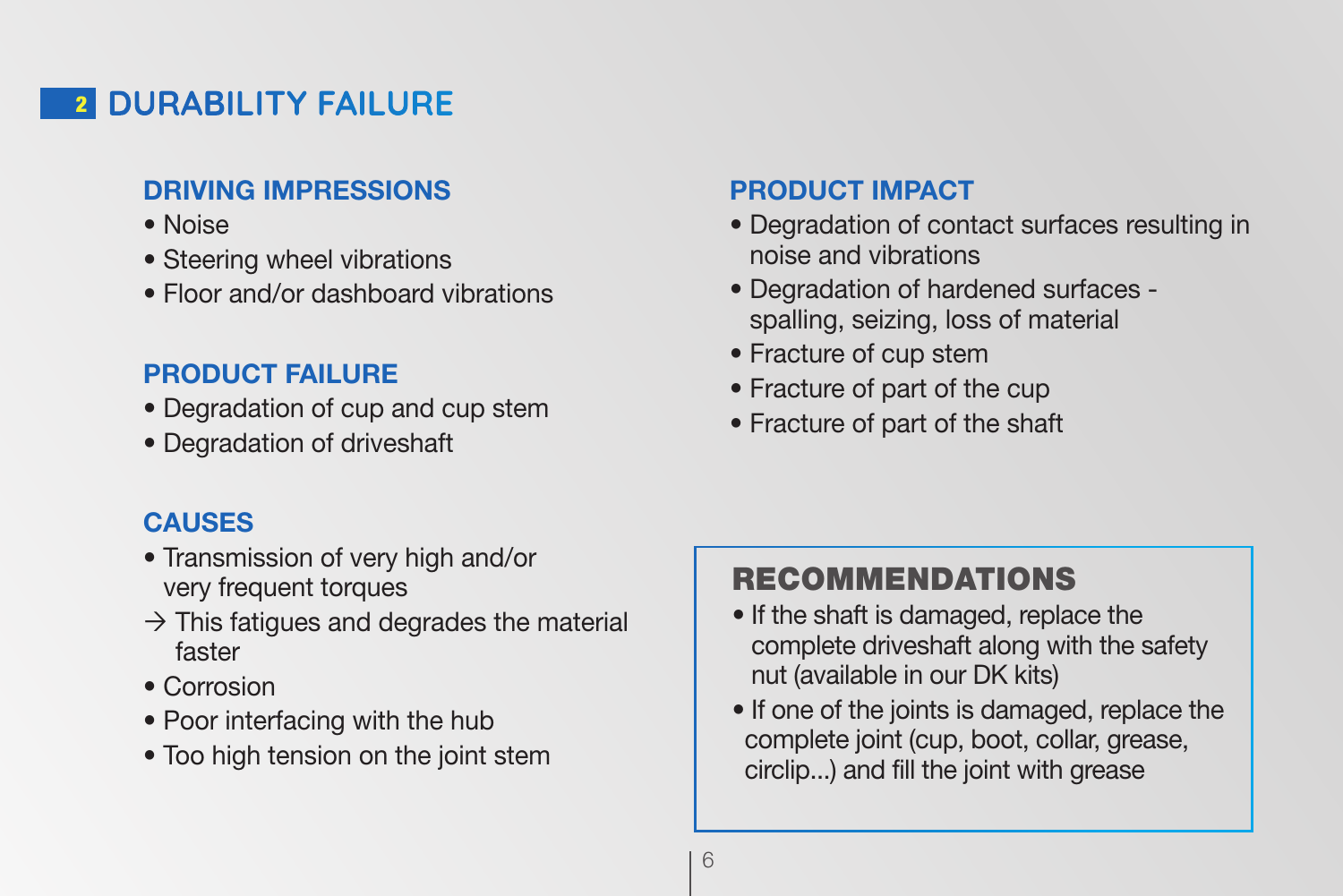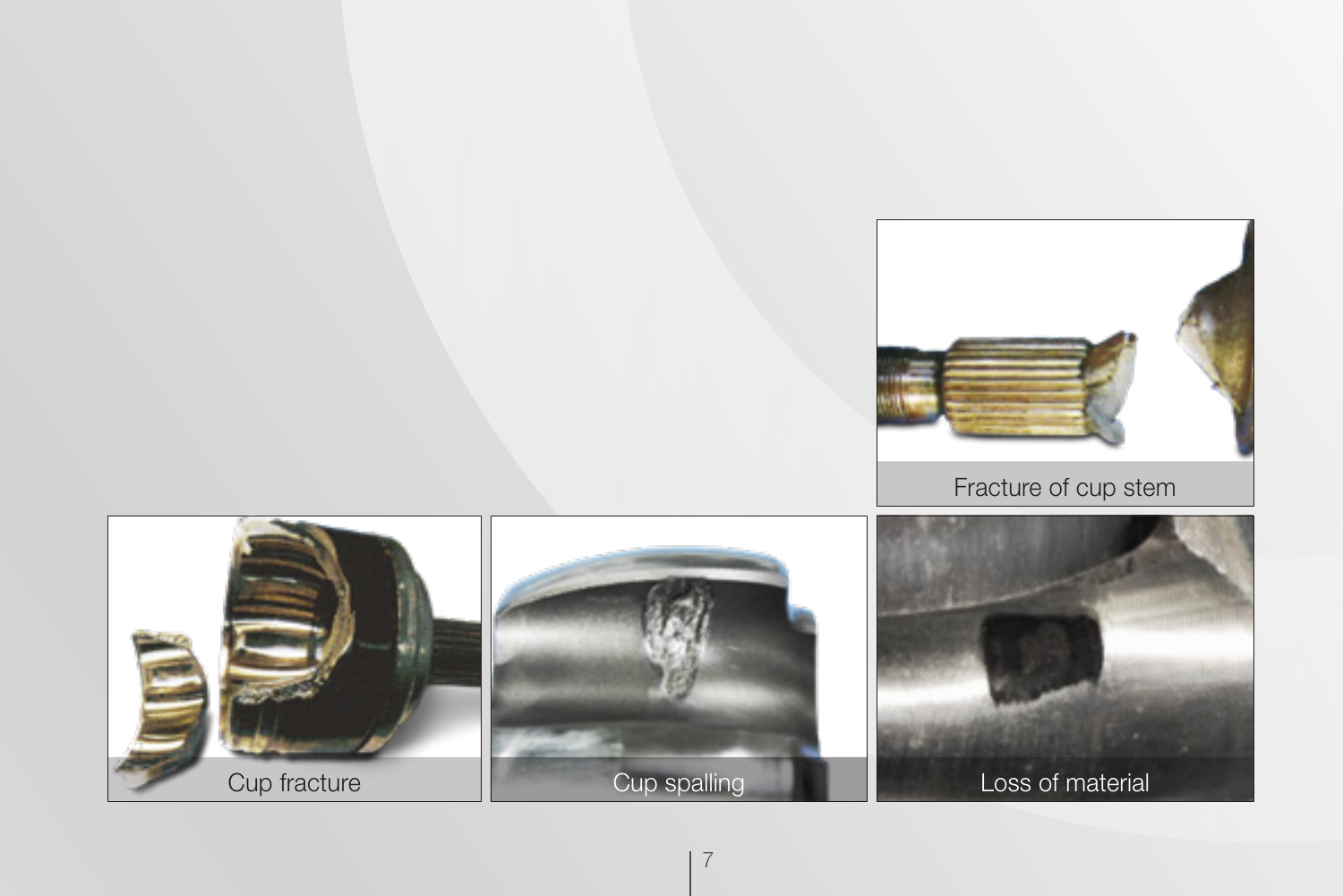# **3 STATIC/FATIGUE FAILURE**

#### **DRIVING IMPRESSIONS**

The driver will be unaware of component fatigue, but it will eventually result in a fracture:

- Loss of primary function loss of mobility
- Immobilization of the vehicle without early indications (no warning signs)

### **PRODUCT FAILURE**

• Fracture of one of the components (cup/ connecting spline/tulip)

### **CAUSES**

- Utilization of the product outside of the manufacturer's specifications
- Incidental maneuver (example: impact start and running over kerb)

#### **PRODUCT IMPACT**

- Fracture of cup stem
- Fracture of a connecting spline
- Fracture of part of the cup

Result: No longer transmits torque from the gearbox to the wheels

### RECOMMENDATIONS

- If the shaft or cup is severely damaged, replace the complete driveshaft along with the safety nut (available in our DK kits)
- If the cup is slightly damaged, replace the complete joint (cup/tulip, boot, collar, grease, circlip...) and fill the joint with grease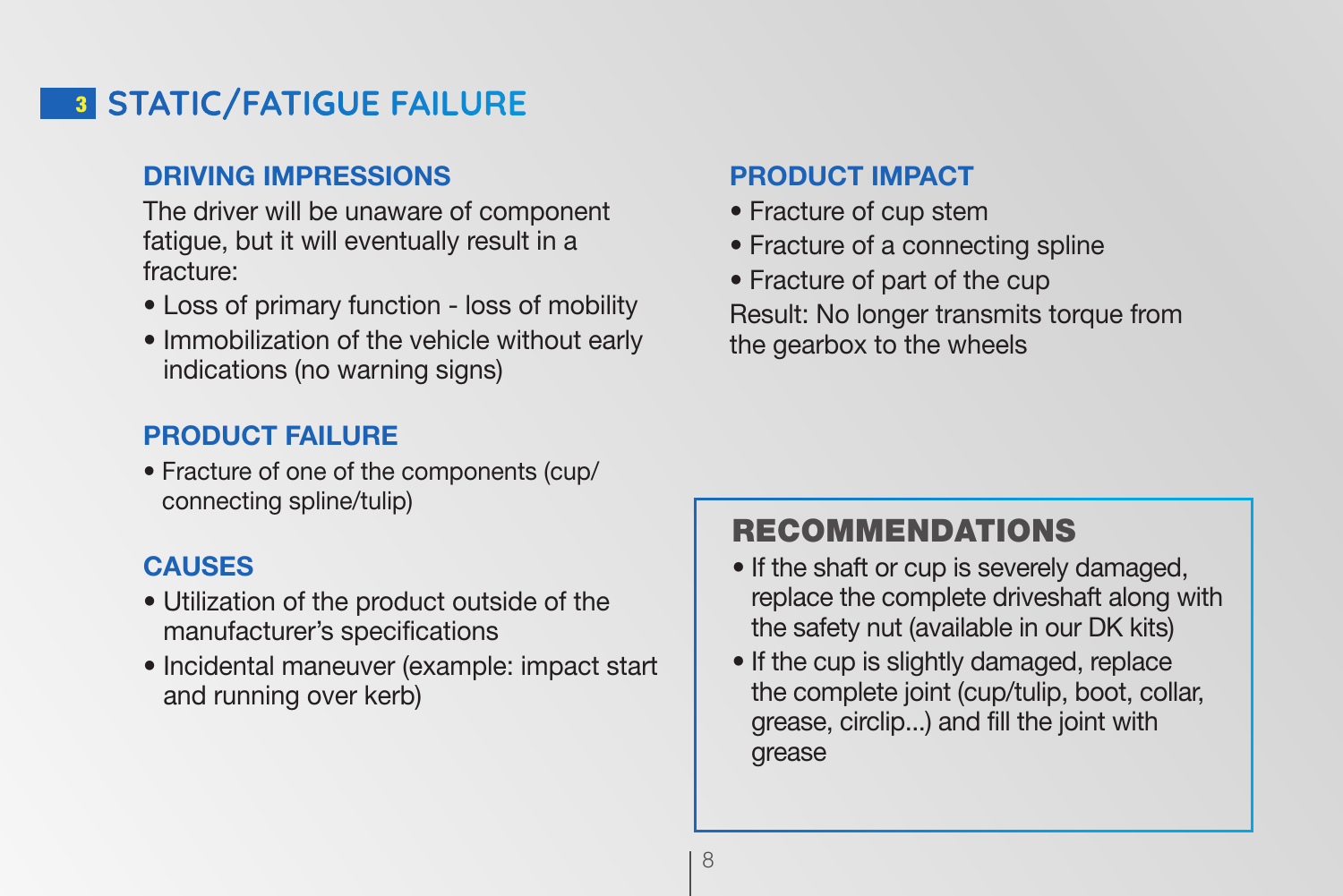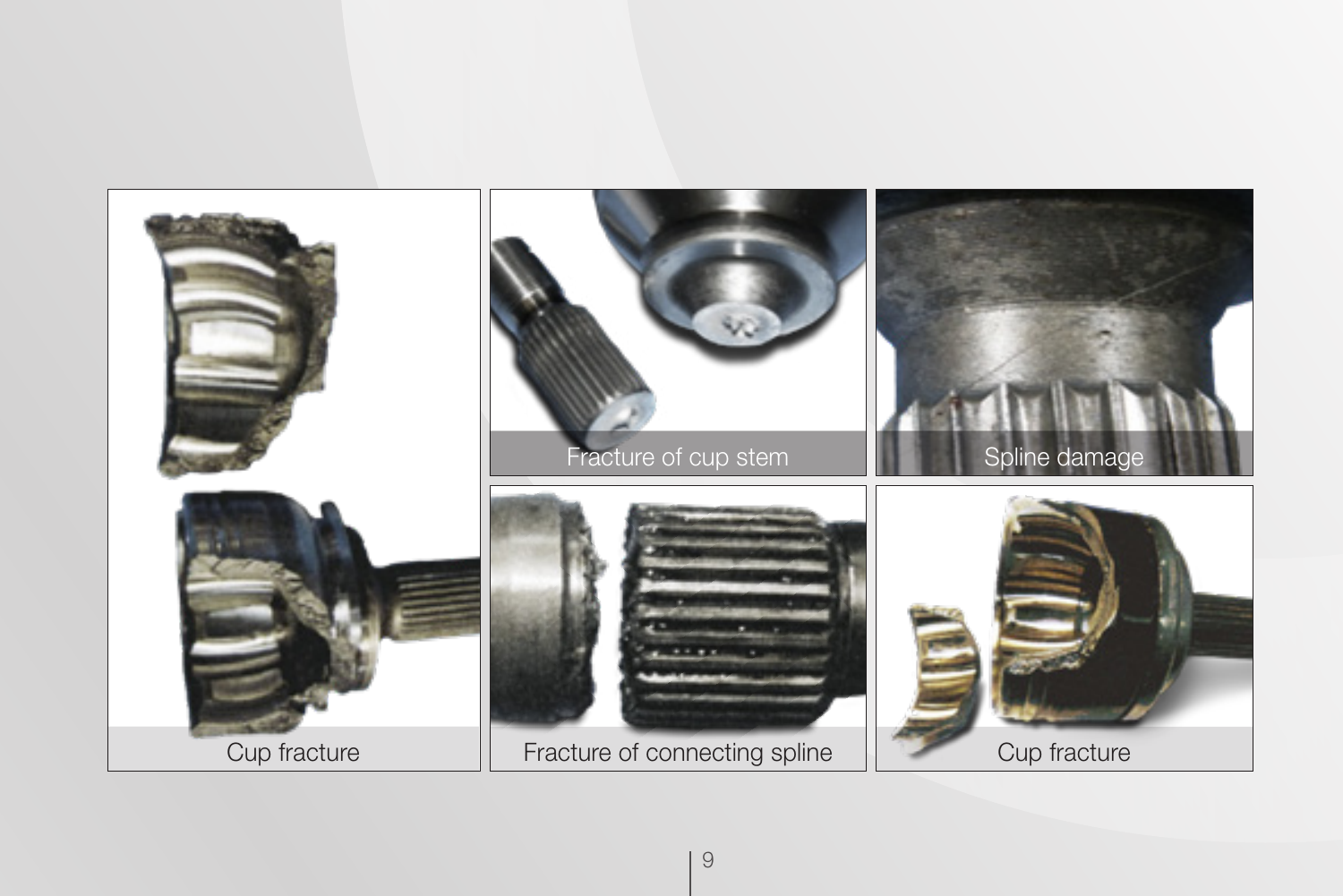# 4 INTERNAL COMPONENT FAILURE

#### **DRIVING IMPRESSIONS**

- Noise
- Steering wheel vibrations
- Floor and/or dashboard vibrations

### **PRODUCT FAILURE**

- Degradation of component inside the joints - cup and/or tulip.
- $\rightarrow$  Cup: Race, cage, balls, circlip, connecting splines
- $\rightarrow$  Tulip: Spider, spring, circlip, roller

### **CAUSES**

- Transmission of very high and/or very frequent torques
- Shocks or jolts coming from outside

### **PRODUCT IMPACT**

- Impact of internal components on the operation of the joint
- $\rightarrow$  Loss of internal material
- $\rightarrow$  Internal degradation of boot or cup/tulip
- $\rightarrow$  Loss of function of the joint
- $\rightarrow$  Internal friction

### RECOMMENDATIONS

• Obligatory replacement of the complete CV joint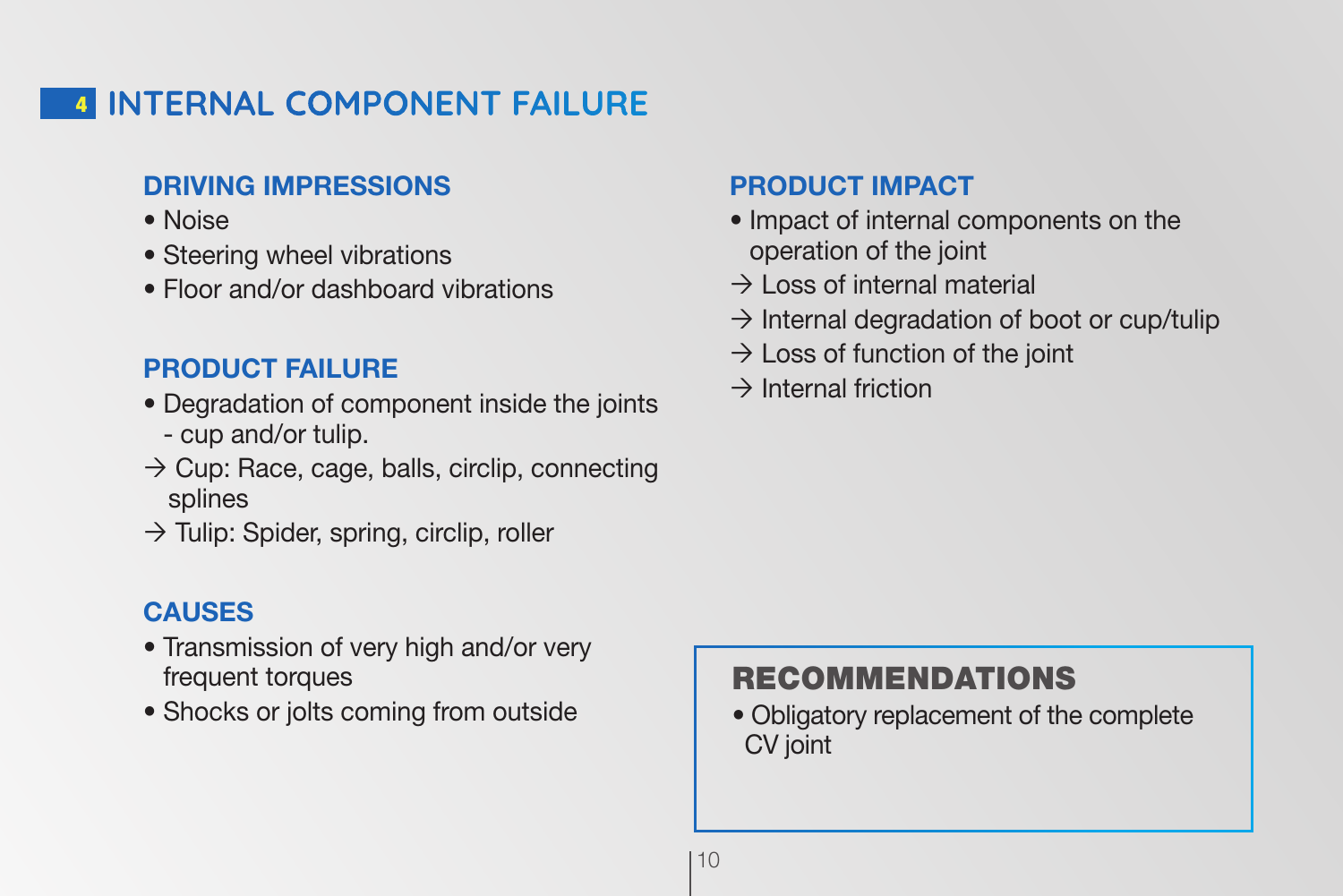